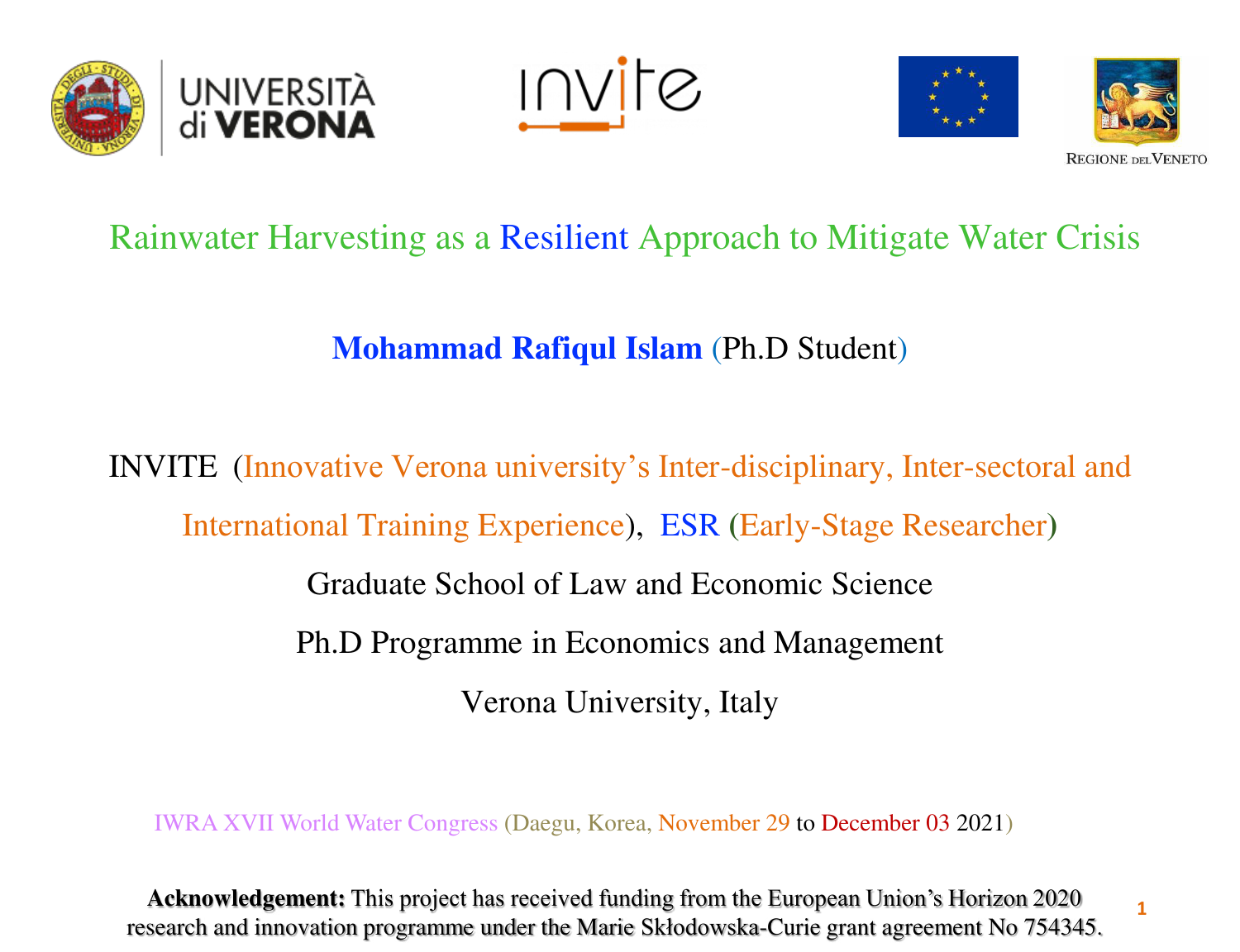







### **Presentation Outline**

## Introduction

- ▶ Conceptual Understanding
- Methodology

# Results

 $\triangleright$  Conclusion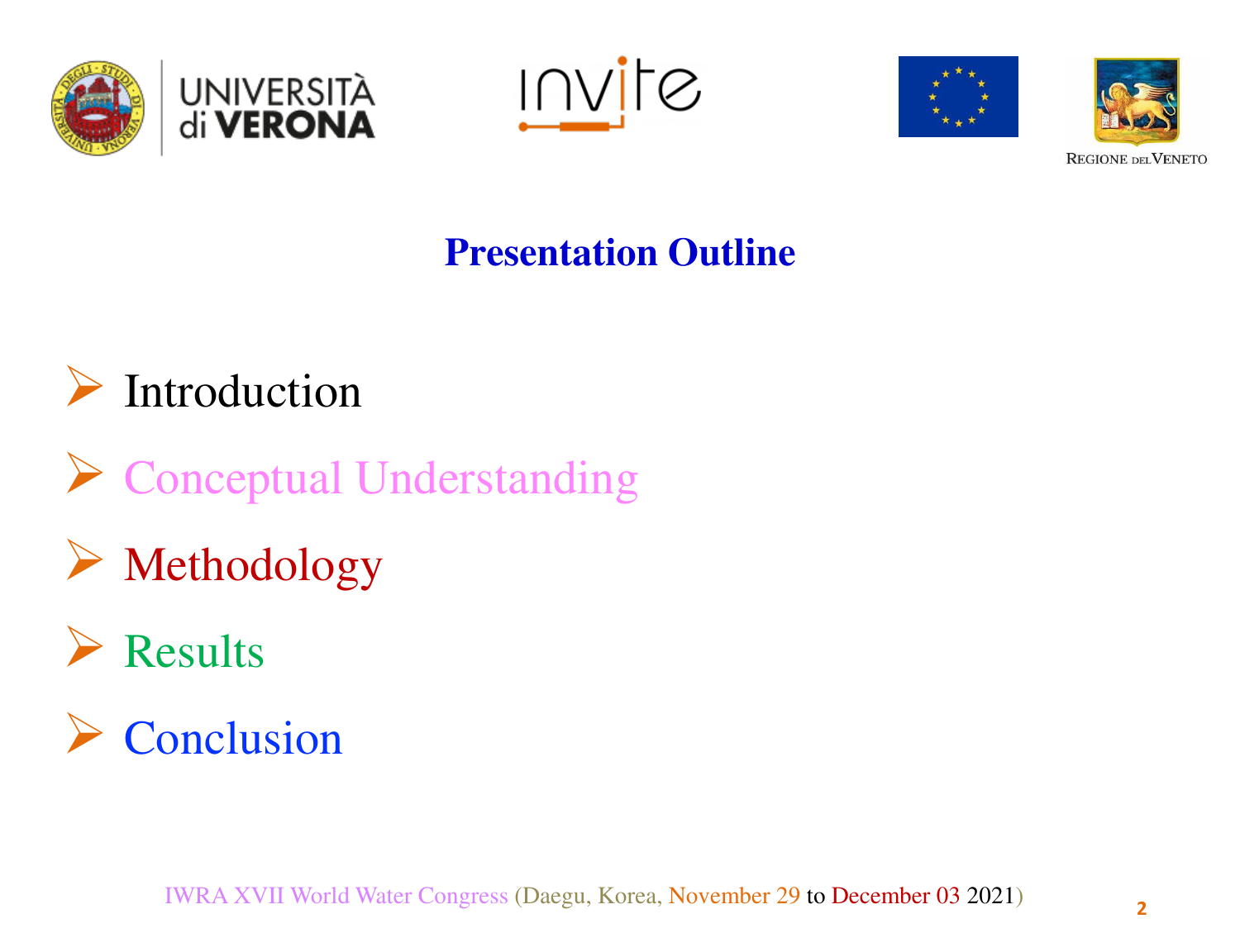









**ETO** 





| <b>The Baily Star</b><br>Monday, October 14, 2019 YOUR RIGHT TO KNOW |                  |                 |                |               |                |           | <b>CE PHSSC</b> Soloct | Find out more > | Grab every opportunity to get more fr |                     |               |
|----------------------------------------------------------------------|------------------|-----------------|----------------|---------------|----------------|-----------|------------------------|-----------------|---------------------------------------|---------------------|---------------|
| $\rightarrow$                                                        | <b>NEWSPAPER</b> | <b>BUSINESS</b> | <b>OPINION</b> | <b>SPORTS</b> | <b>A&amp;E</b> | LIFESTYLE | <b>BYTES</b>           | <b>SHOWBIZ</b>  | <b>SHOUT</b>                          | <b>STAR WEEKEND</b> | <b>STARYC</b> |

Home » Back Page

12:00 AM, August 09, 2019 / LAST MODIFIED: 03:09 AM, August 09, 2019

#### **Heavy rains to cause flash floods again**

Met forecasts for northern districts



PHOTO: COLLECTED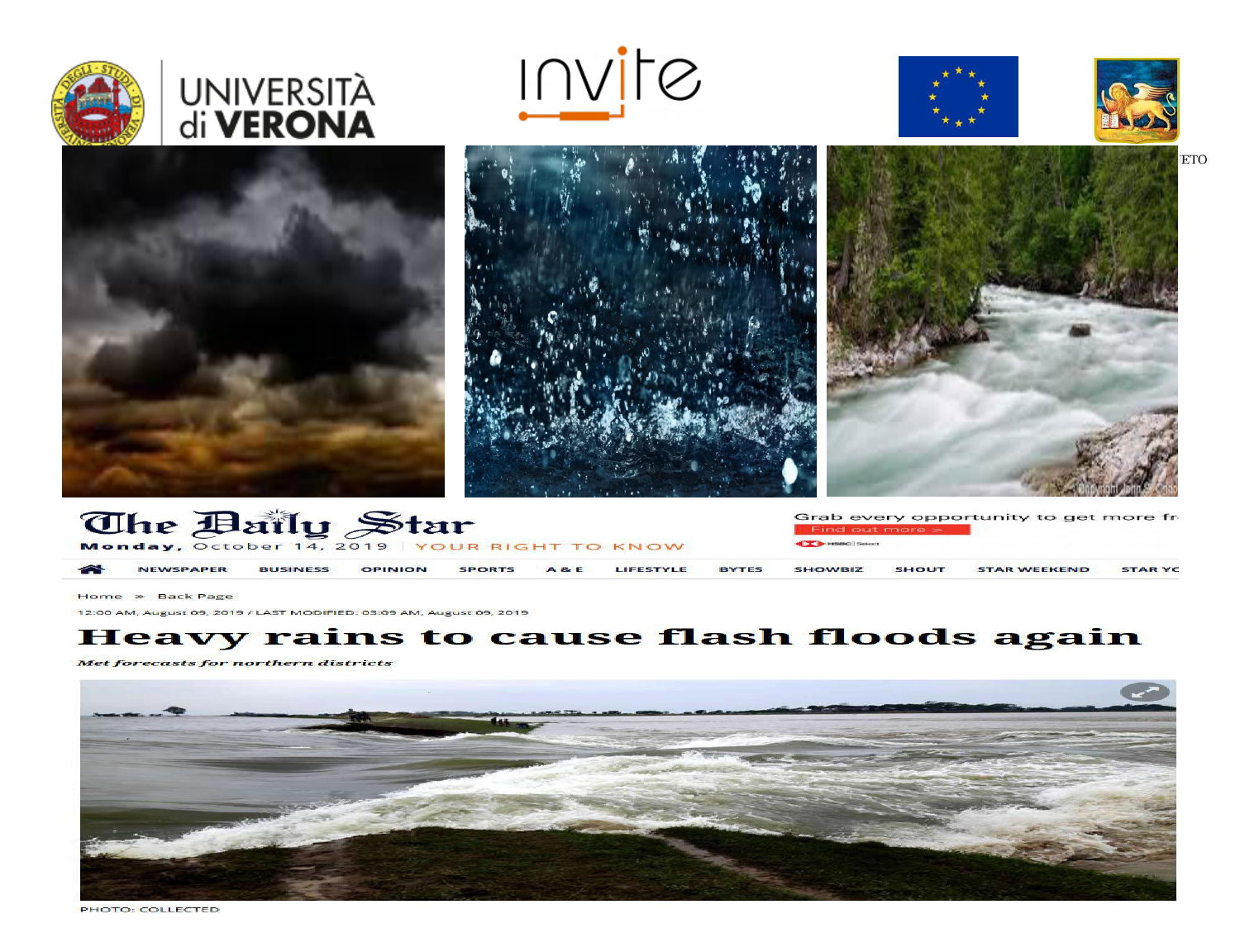

<u>Invite</u>







 Rainwater harvesting is the process of collecting, storing, and utilizing runoff from roofs or ground surfaces for productive use in domestic water supply, agricultural use, and environmental management (Falkenmark et al. 2001; Liniger et al. 2011; Worm and Hatum, 2006).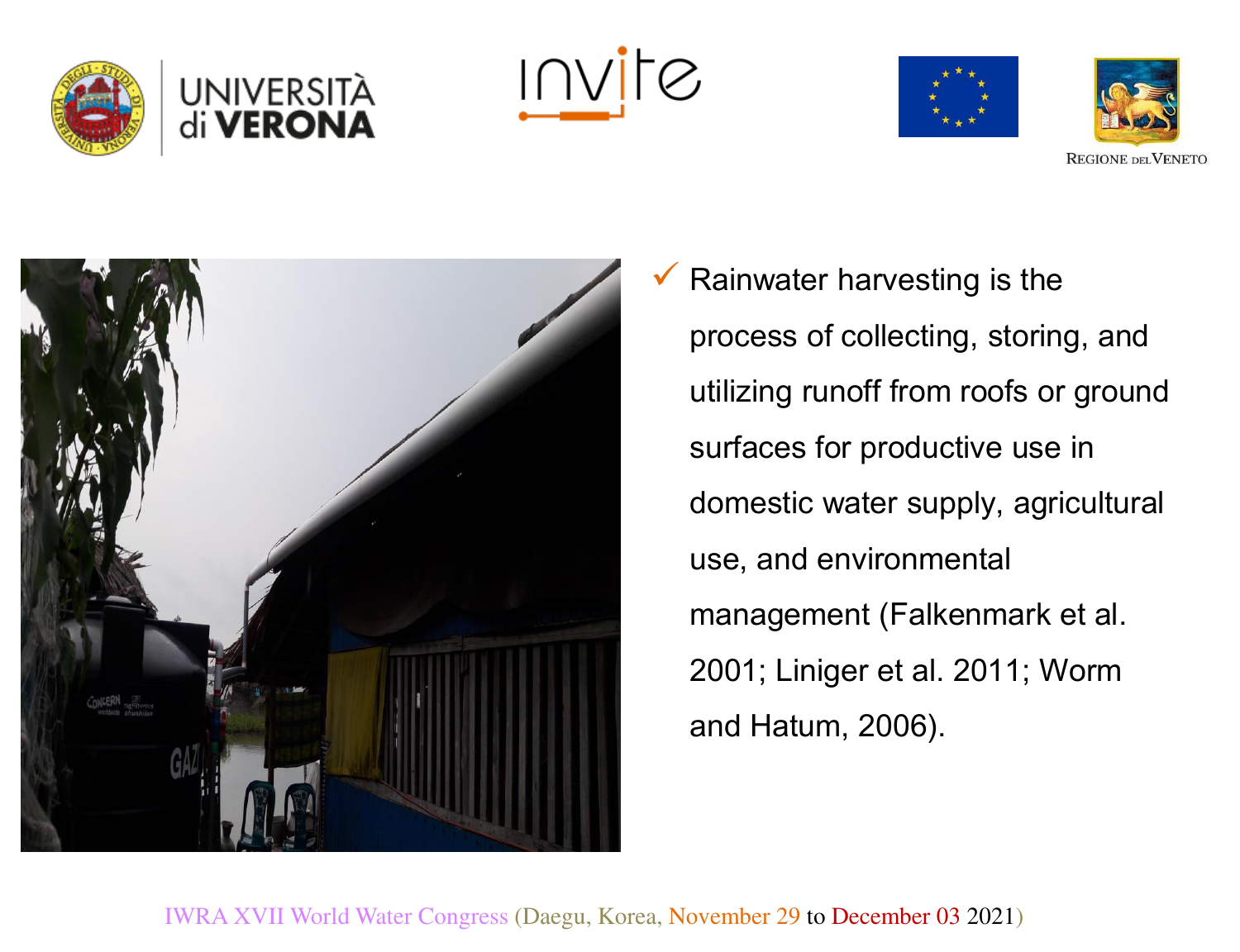

<u>INVITE</u>





### **Conceptual Understanding**

- $\triangleright$  To find a reliable and resilient water supply system for the community is one of the major challenges at the local, regional, national, and international levels (Daniel and Tan, 2019).
- Reliable water management intervention is important in managing resilience (Lebel et al. 2006).
- Resilient approach (Gunderson and Holling, 2002) can contribute to natural resource management (e.g., rainwater).
- $\triangleright$  Walker et al. (2004) provided four important attributes of resilience such as latitude, resistance, precariousness, and panarchy.
- $\checkmark$  In this study, resilience is the ability of RHS to mitigate water crisis, sustainability against stresses, and system's stability.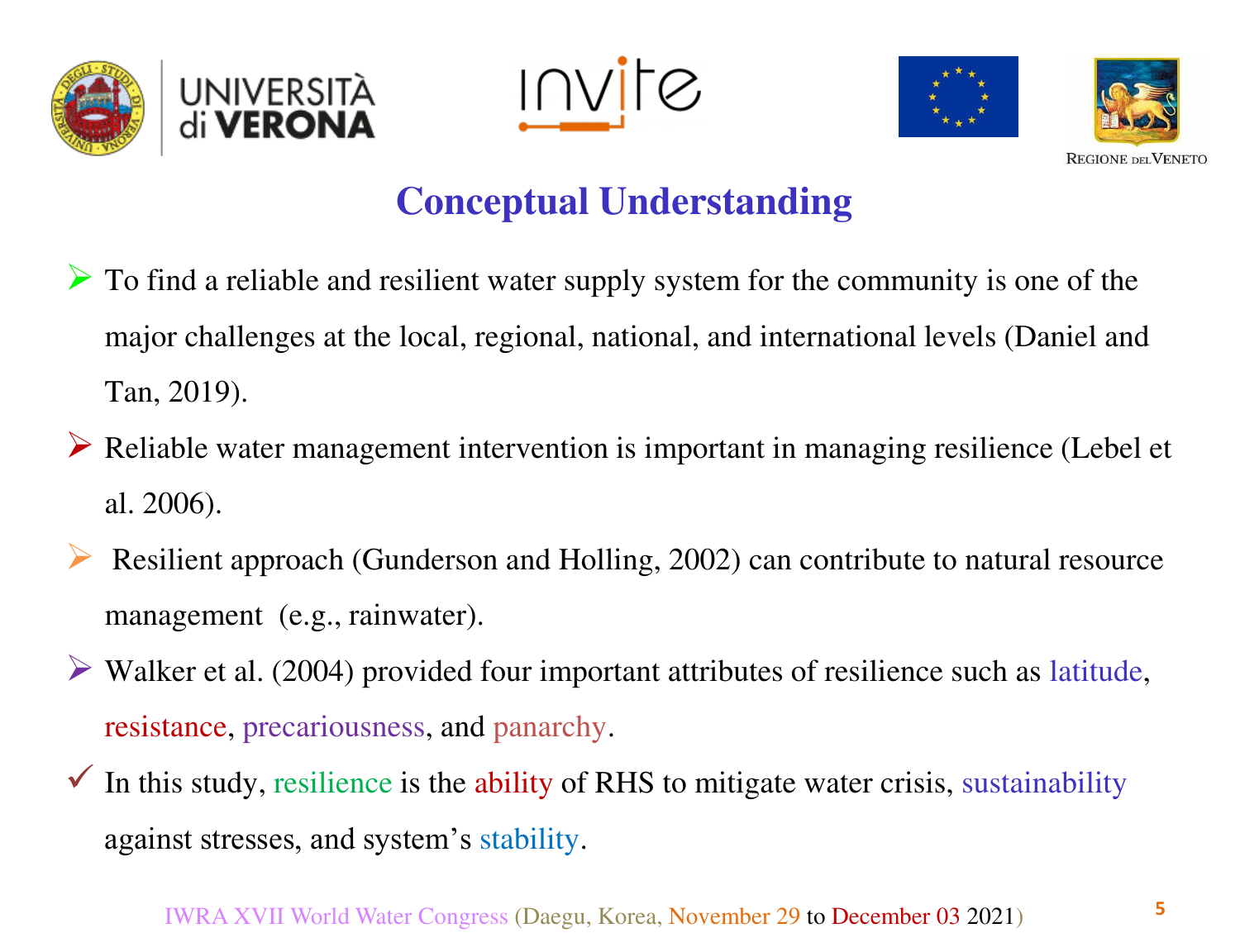

<u>Invite</u>



## **Methodology**

- Main Research Question: How we can measure the resiliency of RHS as a water supplier?
- $\triangleright$  Sub research questions are: Q1 What proportion of the year it can resist the water crisis? Q2 How much infrastructure of rainwater harvesting can recover after extreme events (e.g., flood, cyclone)? How long households need to wait to use it after uncertainties? Q3 Is it a stable water supply system? Q4 How we can measure the overall resilient level of this water supply infrastructure?
- Study site: Mongla, Bagerhat, Bangladesh
- Data collection tools: FGD, household survey, field observations
- Methods: Mixed methods, descriptive statistics

Cont…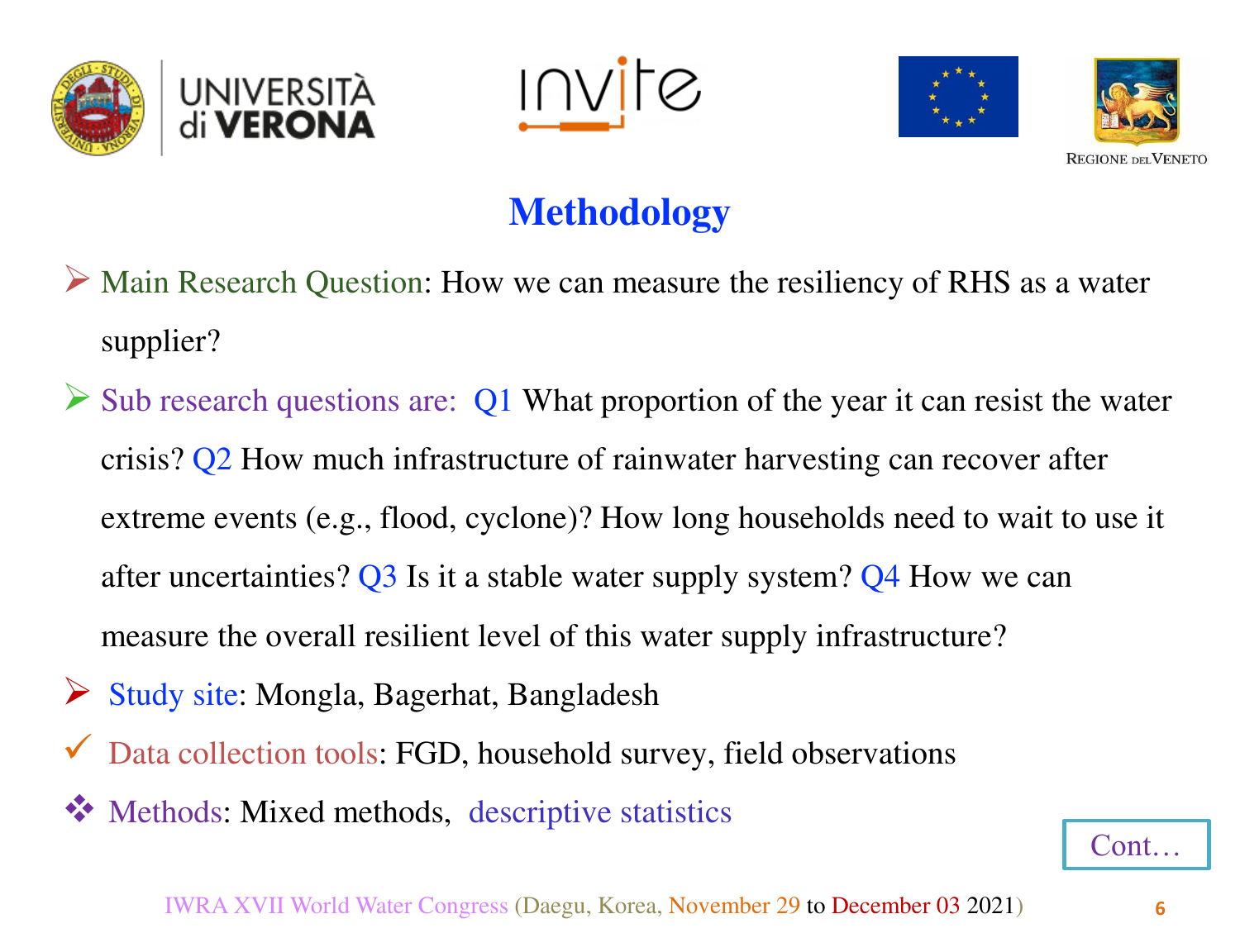







### **Methodology**

#### $\triangleright$  Sustainability Measurement Indicator:

|               | Wait                                                            |           | <b>Expenditure</b>             | <b>Recovery</b> | <b>Assigned</b> |      |  |
|---------------|-----------------------------------------------------------------|-----------|--------------------------------|-----------------|-----------------|------|--|
| Day           | Description                                                     | US\$      | Description                    | Level           | Description     |      |  |
| $30+$         | Too Long                                                        | $28+$     | High Exp.                      | $0.0 - 0.25$    | Below Av.       | 0.25 |  |
| 21-30         | Moderate Long                                                   | $21 - 28$ | Moderate Exp.                  | $0.26 - 0.50$   | Average         | 0.50 |  |
| 11-20         | <b>Average Long</b>                                             | $12 - 20$ | Average Exp.                   | $0.51 - 0.75$   | Moderate        | 0.75 |  |
| $\sqrt{0.10}$ | Below Average 0 12; Below Av. Exp.<br>In Measurement Indicator: |           |                                | $0.76 - 1.00$   | High Rec.       | 1.00 |  |
|               | Combine value (Res. Sus., and Sta.,)                            |           | <b>Resilient Indicator</b>     |                 |                 |      |  |
|               | $2.5+$                                                          |           | <b>Highly Resilient</b>        |                 |                 |      |  |
|               | $2.0 - 2.5$                                                     |           | <b>Moderate Resilient</b>      |                 |                 |      |  |
|               | $1.5 - 2.0$                                                     |           | <b>Average Resilient</b>       |                 |                 |      |  |
|               | Less than $1.5$                                                 |           | <b>Below Average Resilient</b> |                 |                 |      |  |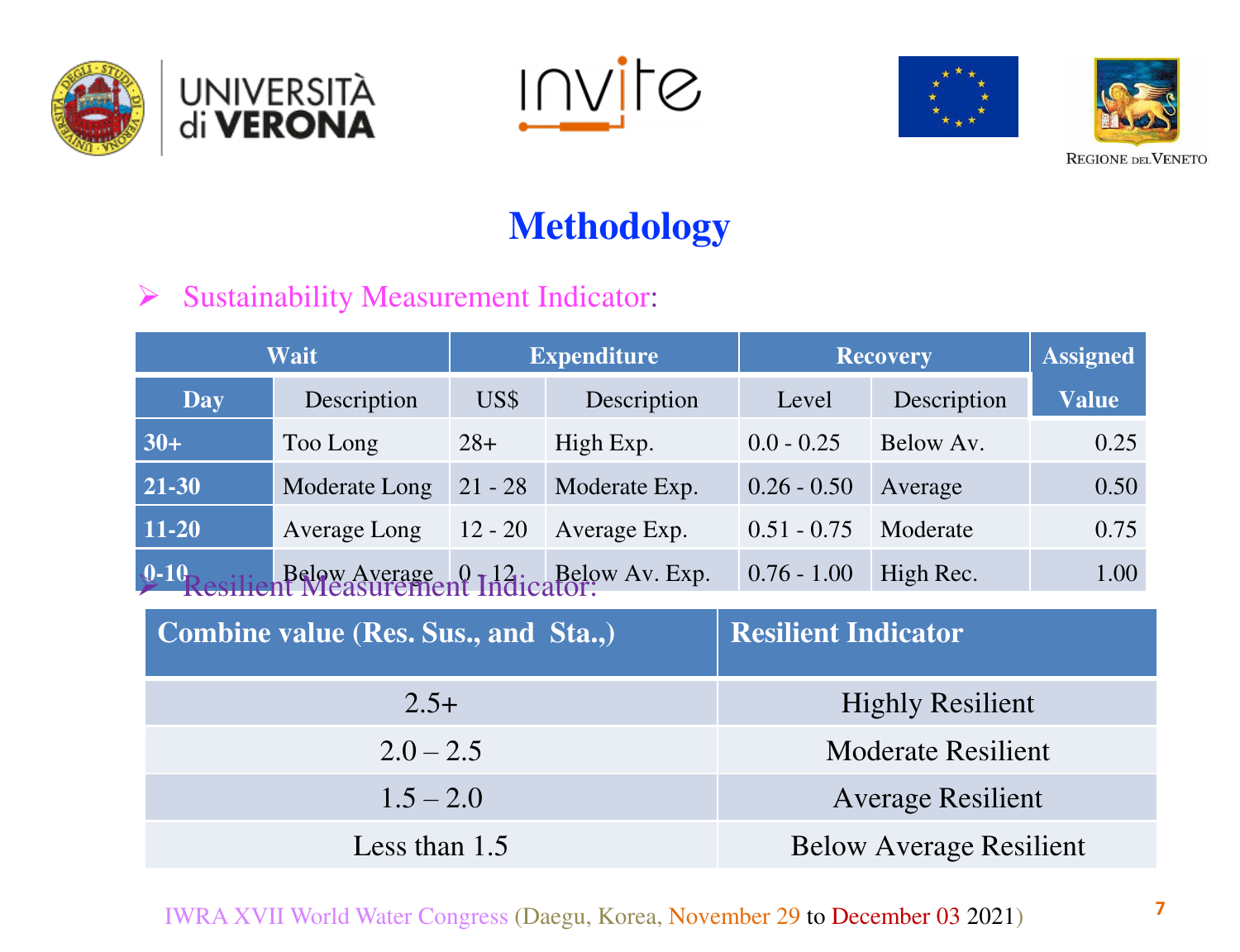







### **Result (**Resistance to Water Crisis**)**

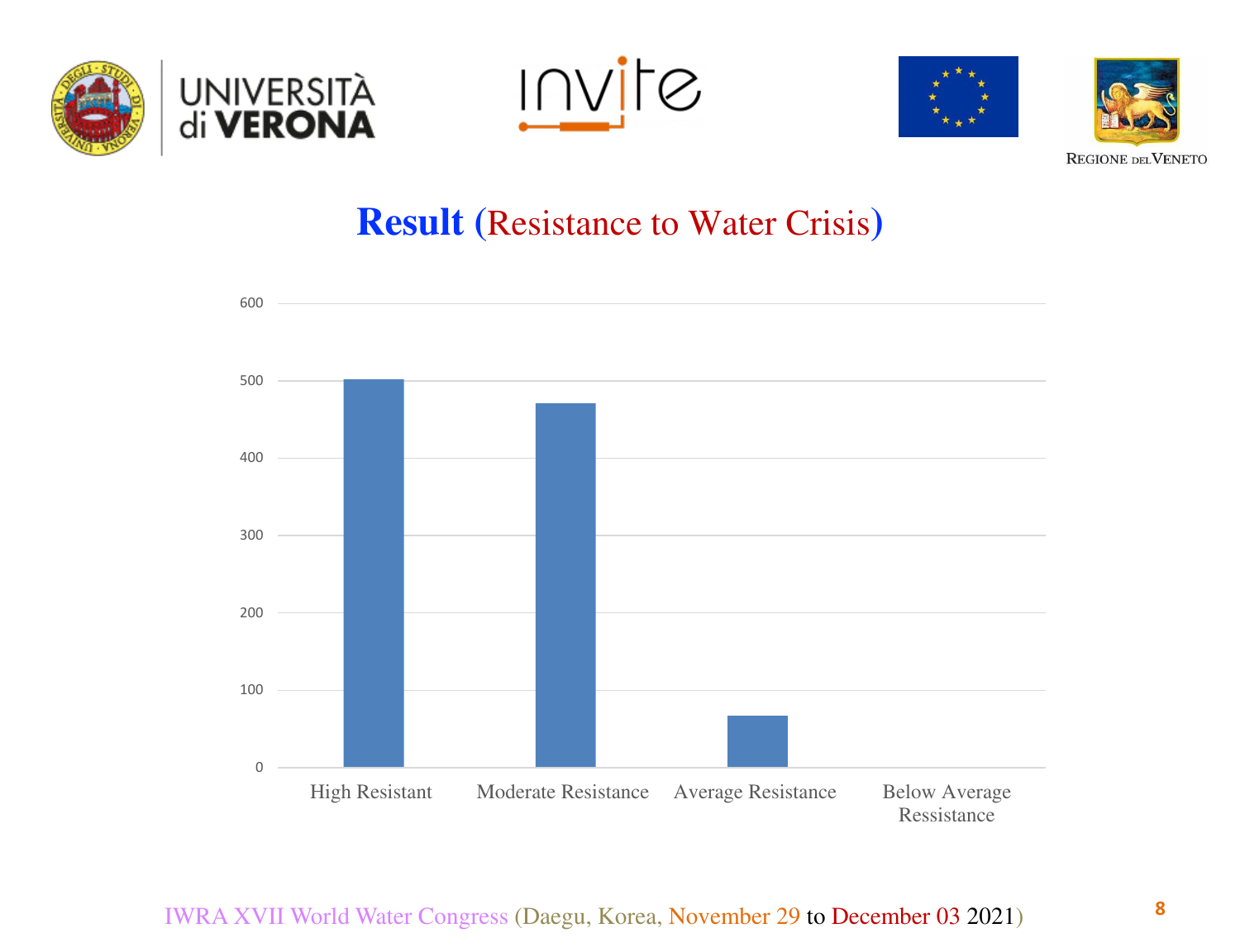









### **Result (**Sustainability Against Extremes**)**



IWRA XVII World Water Congress (Daegu, Korea, November 29 to December 03 2021)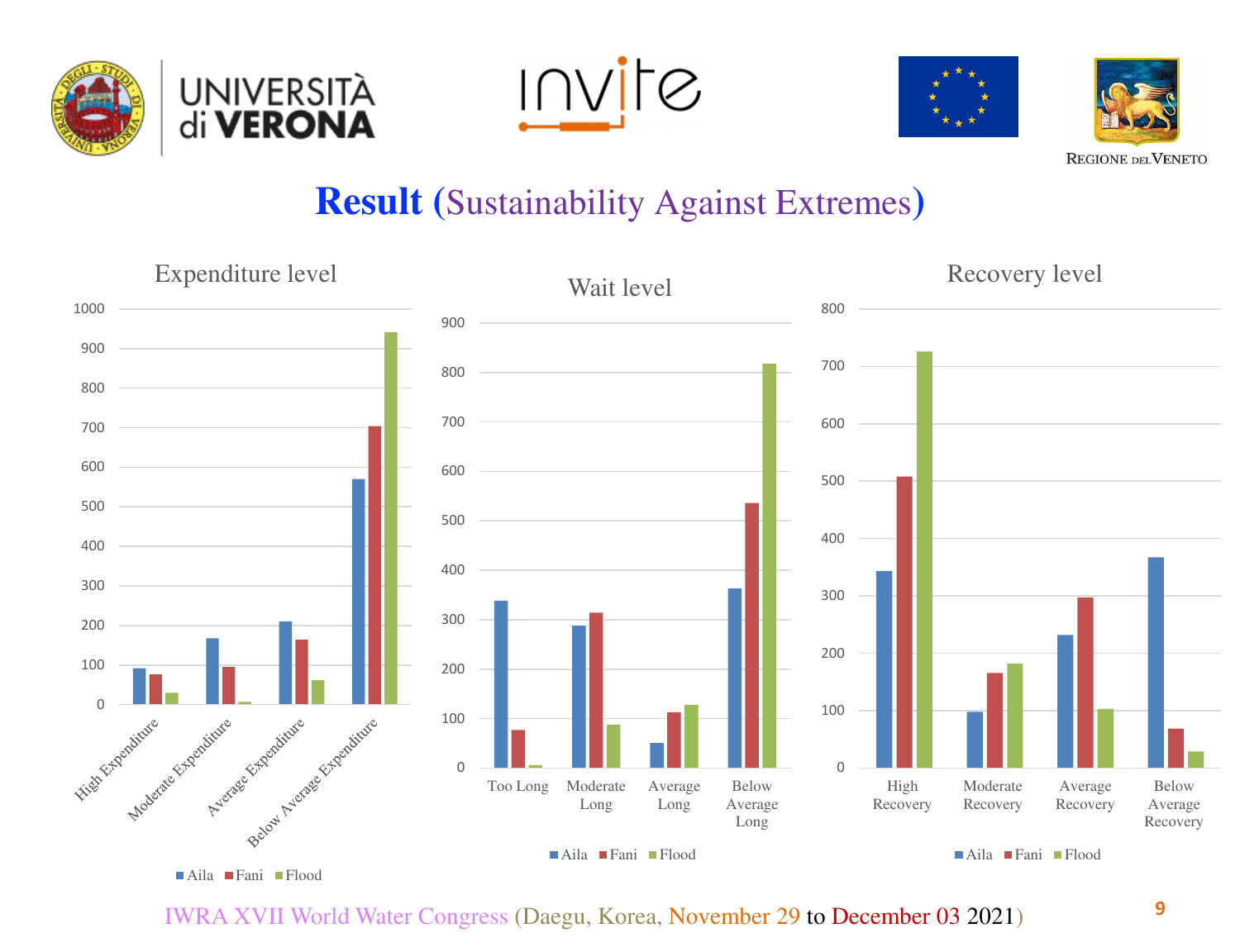









### **Result (**Stability**)**

| <b>Variable</b> | <b>Mean</b> | <b>Median</b> | S.D   | <b>Min</b> | <b>Max</b> |
|-----------------|-------------|---------------|-------|------------|------------|
| Family          | 0.976       | 1.0           | 0.153 | 0.00       | 1.00       |
| Local Community | 0.558       | 1.00          | 0.497 | 0.00       | 1.00       |
| Organization    | 0.36        | 0.00          | 0.480 | 0.00       | 1.00       |

#### Overall Resilient Level



IWRA XVII World Water Congress (Daegu, Korea, November 29 to December 03 2021)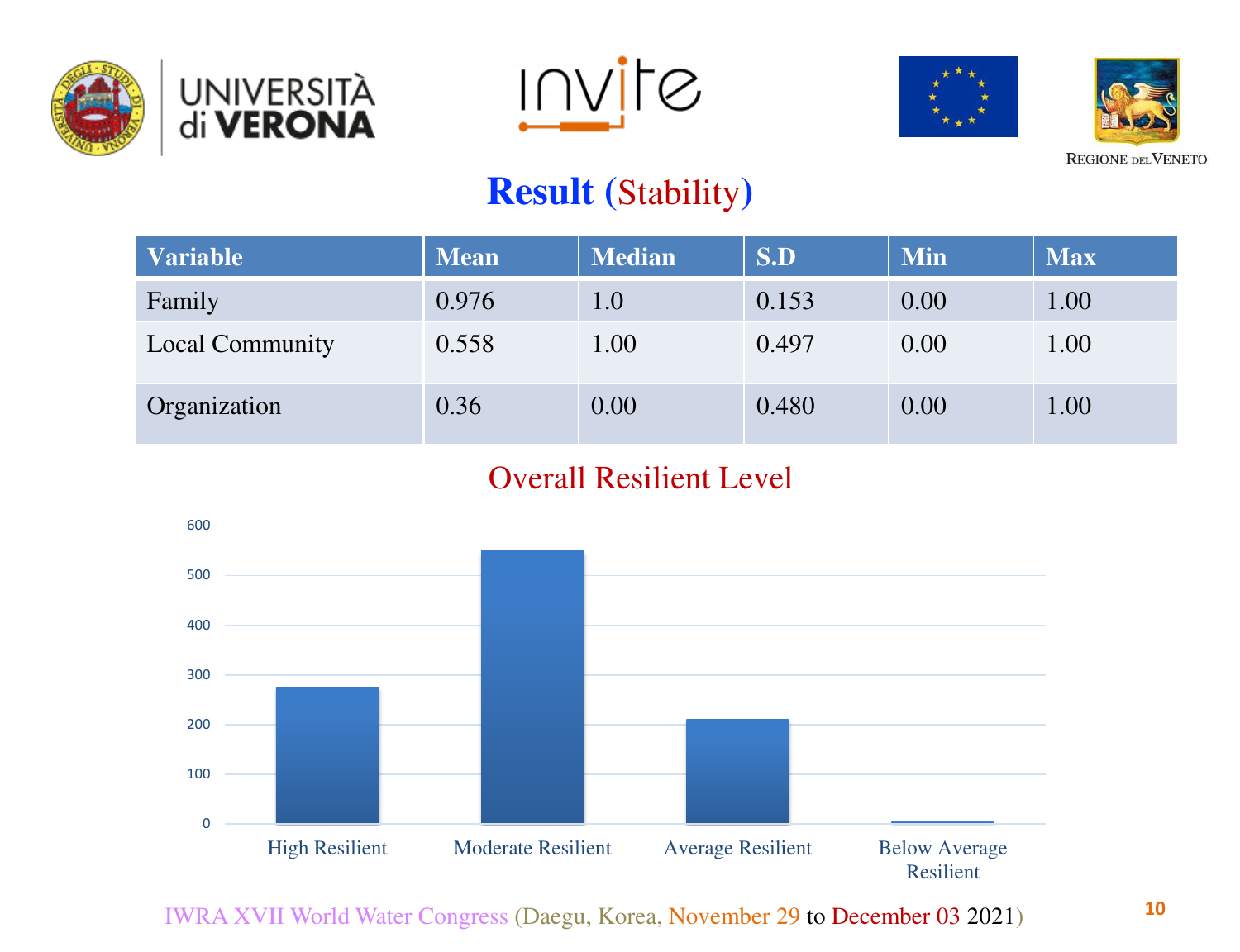





### Conclusion

- $\triangleright$  The extension and diversified use of rainwater through rainwater harvesting is the major foundation for the resilient approach of water crisis mitigation.
- \* Current top-down water management practice is not suitable for maintaining this system.
- Community freshwater pond initiative is a good example.
- **T** RHS is a resilient approach to mitigate the water crisis problem in terms of resistance, recovery, and stability of the system.
- It can mitigate the water scarcity by 79.5%, recover **72.66%** of infrastructure material, wait 9.43 days, and spend \$ 6.84 after calamities.
- $\checkmark$  Overall, 79.42% of households belong to high and moderate resilient levels.